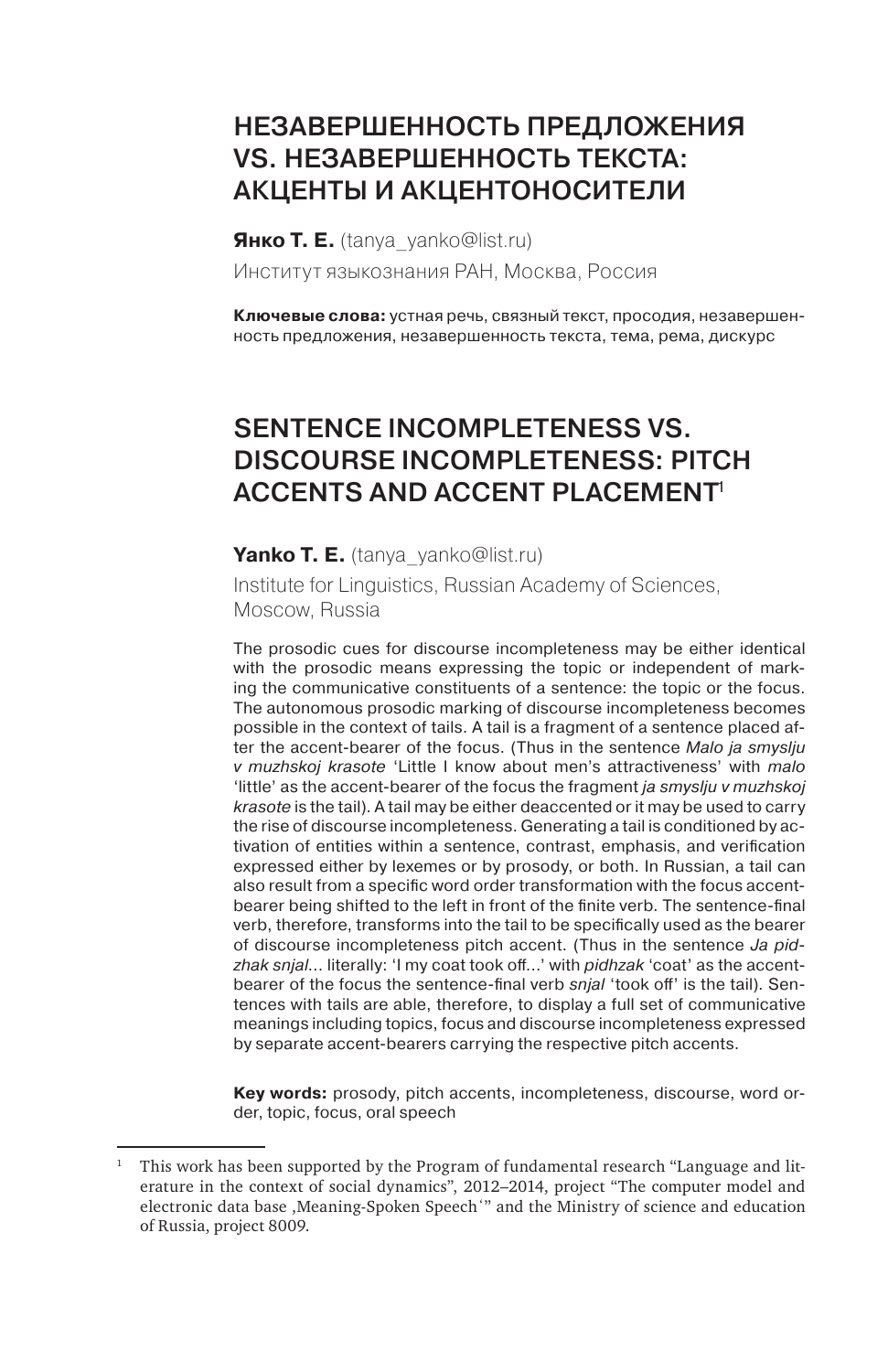The prosodic markers of an uncompleted sentence and an uncompleted piece of narration are often identical. Sentence incompleteness and discourse continuation can be both expressed by a rise of the fundamental frequency placed on a word selected from segmental material of a single sentence2. In this case, there is no difference between a topic of a sentence whose focus is placed in the subsequent context and a sentence which is a component of an uncompleted narration: the applicable pitch accents and the due accent-bearers are identical. For instance, in the sentence *My priehali v Moskvu toljko v 1990 godu* 'We came to Moscow only in 1990' the segment *my priehali v Moskvu* 'we came to Moscow' with the rise on *Moskvu* is the topic, while in the story about a trip to Russia *My priehali v Moskvu. Potom avtobus otv*ё*z nas v Bekasovo. Vecherom byl banket* 'We came to Moscow. Then a bus took us to Bekasovo. The party was in the evening.' *My priehali v Moskvu* is a non-final component of a connected text3 . Topics, therefore, can have a syntactic structure of a sentence. Hence, whether a unit has a sentential structure or it is, for instance, a noun phrase cannot be decisive for distinguishing pieces of narration from topics.

A question then arises as to whether there could be cues for discourse continuation distinct from sentence continuation markers. The aim of the present paper is to provide a description of a set of prosodic patterns that are characteristic solely of discourse incompleteness.

The data for analysis are taken from oral corpora "Night dream stories" (see Kibrik, Podlesskaja (2009), http://spokencorpora.ru) "Stories about gifts and skiing" (see Podlesskaja (2012)), and the corpus of records based on TV and radio interviews, eyewitnesses accounts and examples of professional actor readings prepared by the author.

The prosody is explicated here in terms of the fundamental frequency changes as it is proposed in D. Bolinger (1958) and E. A. Bryzgunova (see Russkaja grammatika 1982: 97–101) rather than in terms of target levels as in J. B. Pierrehumbert (1980).

The instrumental study has been carried on by using the computer system of oral speech analysis Speech Analyzer.

## **1. The rise of frequency as a generalized marker of incompleteness. The strategy of serial topics**

Major or minor rises<sup>4</sup> of frequency within a sentence can mark either the topic (as opposed to the focus of a sentence) or a link between a non-final syntactic component and other components within a syntactic construction. For instance, in the sentence *Prishla vesna* (literally: 'Came the spring') the rise on the sentence-initial word *prishla* 'came' marks the onset of a syntactic construction, while in *Vesna prishla* 

<sup>2</sup> The principles of accent placement in communicative constituents of various lexical and syntactic structures are listed in Yanko (2008: 38–60).

<sup>&</sup>lt;sup>3</sup> Details of identical expression of sentence and discourse incompleteness will be explicated by example (1) below.

<sup>4</sup> I do not focus here on various types of continuation rises in spoken Russian. The complete inventory is described in detail in Yanko (2008: 128–163).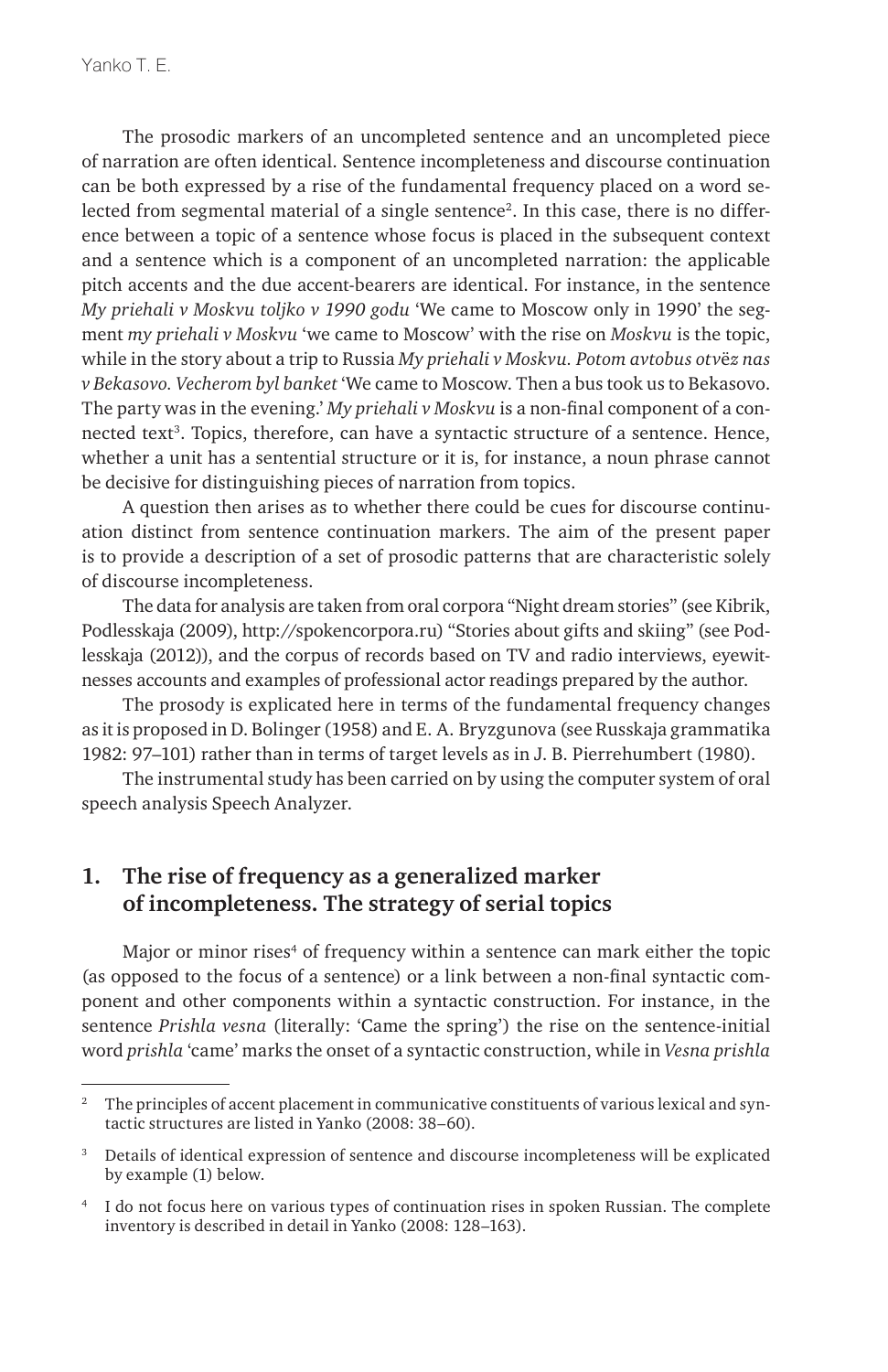*tol'ko v mae* (literally: 'The spring came only in May' the rise on *vesna* 'spring' is the marker of the topic. At the same time a rise can also express discourse incompleteness, i.e. the idea that the current step of narration is not final. To consider this point in details we need an example. The words carrying relevant pitch accents in examples below are underlined, the tonic syllables of the accent-bearers are capitalized.

| $(1)$ Potom ja podoshla v<br>Later I entered into | druguju kOmnatu, vot u menja<br>another room,              | here at me | <i>vybito steklO,</i><br>broken window, |
|---------------------------------------------------|------------------------------------------------------------|------------|-----------------------------------------|
| no zApaxa gaza<br>but smell gas.                  | ne <u>oshchushchAju</u> .<br>GEN not feel.1SG <sup>5</sup> |            |                                         |

'Later I entered another room, I have got a broken window glass here, but as for the smell of gas, I do not feel any'



**Fig. 1.** Frequency tracing of sentence (1)

In example (1) from a gas explosion report the segments1.1 *Potom ja podoshla v druguju kOmnatu* 'Later I entered another room' with the accent-bearer *kOmnatu* 'room', 1.2 *vot u menja vybito steklO* 'Here I have a broken window' with the accentbearer *steklO* 'window glass', and 1.3 *zApaxa gaza* 'smell of gas' with the accent-bearer *zApaxa* 'smell' have identical rises on the stressed syllables of the accent-bearers which are followed by frequency falls on the post-tonics (if any). These segments (1.1)–(1.3) can, therefore, be viewed as serial topics referring to the same focus *ne oshchjushchAju* 'I do not feel'. Indeed, in (1) there is no principal distinction between the prosody of the initial segments1.1 or 1.2 which really forward the narration ahead and the final topic *zapaxa gaza*.

However, while the strategy of "serial topics" is one of the most common mechanisms of discourse linkage in many languages, it cannot help deciding whether a prosodic constituent is a topic or it serves as a discourse constituent of an uncompleted piece of discourse. In this case, the prosody cannot distinguish between a communicative unit of a sentence — namely its topic — and a valid discourse unit.

<sup>5</sup> Details of identical expression of sentence and discourse incompleteness will be explicated by example (1) below.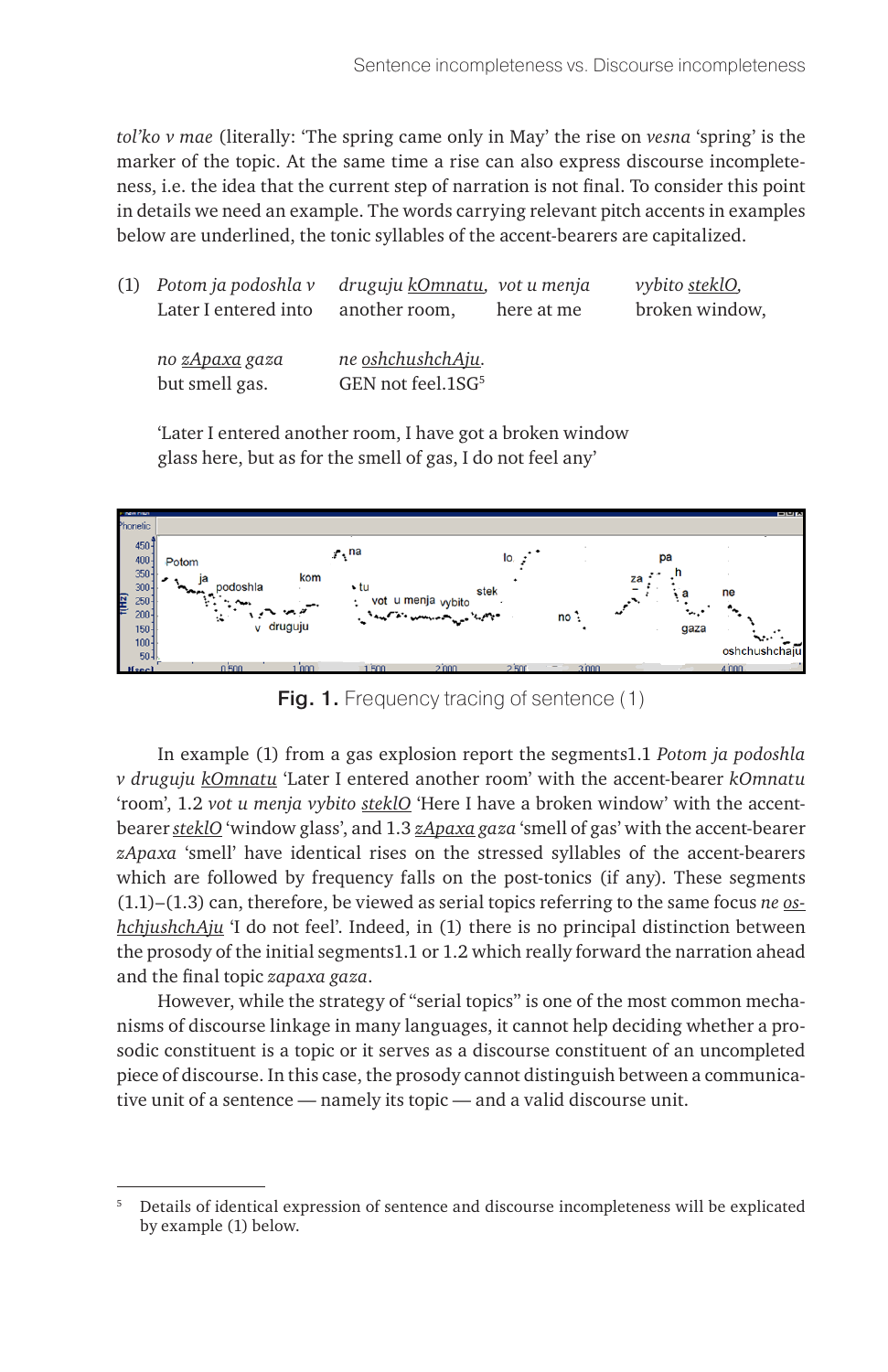### **2. Autonomous marking of topics and discourse links**

The strategy of serial topics is the most common but not the only mechanism of expressing discourse incompleteness. A variety of strategies employing separate cues for sentential and discourse incompleteness is used. These strategies are based on specific accent-placement. Consider example (2) from the corpus "Night dream stories".

(2) *A kOshka, ona obidelas' i sprjAtalas' ot nashej sobAchki...* And cat she resented and hid from our doggy 'And the cat, it got offended and hid from our doggy...'



**Fig. 2.** Frequency tracing of sentence (2)

In example (2) the word *sprjAtalas'* 'hid' carries a fall of frequency designating the focus, while the rise on the sentence-final word *sobAchki* 'doggy.GEN' is a separate marker of discourse incompleteness. It shows that the narration is to be continued. The non-final position of the focus accent-bearer the word *sprjAatalas'* 'hid' in sentence (2) is accounted for by the fact that the argument *ot nashej sobachki* 'from our doggy' refers to the activated $^6$  knowledge of the hearer and is not, therefore, embodied in the focus: the dog appeared on the scene at the preceding stages of narration.

Sentence (2), therefore, has a full set of communicative meanings that shape a sentence as a speech act and at the same time as a component of a connected discourse. These are: the meaning of a topic (expressed by the rise on the tonic syllable of the accent-bearer of the topic *kOshka* 'the cat'), the meaning of the focus (designated by the fall on the accent-bearer of the focus *sprjAtalas'* 'hid'), and the discourse incompleteness (the rise on the accent-bearer of incompleteness *sobAchki* 'doggy.GEN'). The marker of discourse incompleteness is placed here after the marker of the focus. This order becomes feasible because the non-final placement of the focus accent-bearer leaves a sufficient segmental material free of any pitch-accents relevant for the topicfocus structure of the sentence.

E. Vallduvi and E. Engdahl (1996) employ the term "tail" for a fragment of a sentence placed after the accent-bearer of the focus. Consider their example:

The notion of activation is used here on the terminology of Dryer (1996).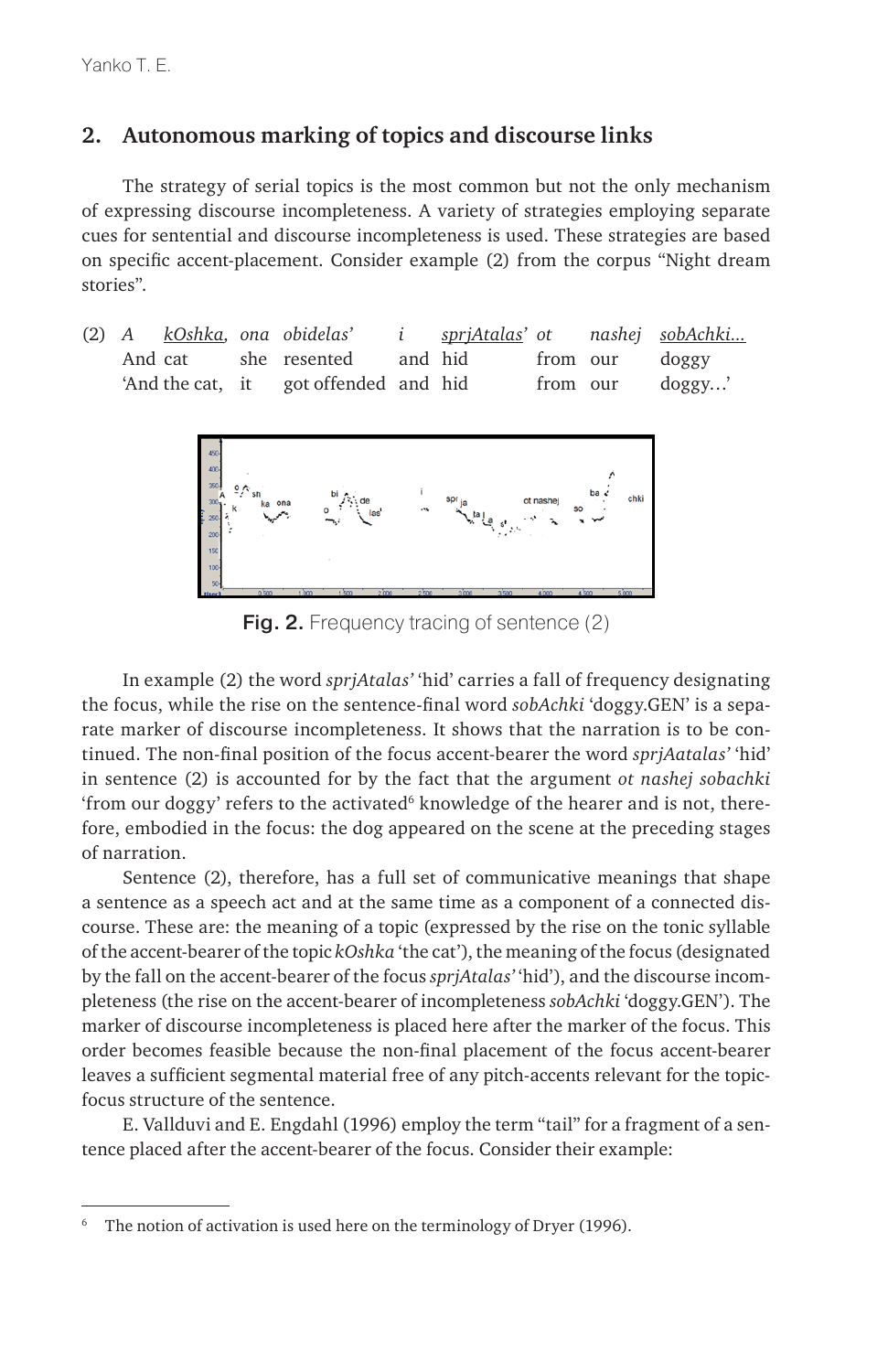(3) *You shouldn't have brought chocolates to the president. He HATES chocolates.*

In example (3), *hates* is the focus, while the second occurrence of the word *chocolates* is the tail. Here, the tail is a fragment of a topic because it is borrowed from the first sentence and refers to the activated knowledge, yet it is placed sentence-finally because of the basic word order SVO characteristic of English. In (3), the tail *chocolates* does not carry any relevant pitch accents (as it is expected from a topic placed after the focus).

In example (4) from the reading of "Drama na ohote" ('The shooting party' by A.P. Chekhov), the tail is not a topic, as in (3), but a fragment of the focus placed after the accent-bearer of the focus:

(4) *Ego bol'shoe muskulistoe litso ostalos' navsegdA v moej pamjati* 'His big sinewy face left forever in my memory'



Fig. 3. Frequency tracing of sentence (4)

In sentence (4), the accent-bearer of the focus is the word *navsegdA* 'forever', while the fragment *v moej pamjati* 'in my memory' is placed sentence-finally and does not carry any relevant pitch accents. *V moej pamjati* here is the tail. The presence of lexically conditioned focus — the quantifier *navsegda* 'forever' — results in the nonfinal position of the focus accent-bearer and, as a consequence, in forming a tail; about the focus function of the Russian quantifiers see Bulygina, Shmelev (1997: 200–207). The prepositional phrase *v mojej pamjati* is the sentence-final fragment of the focus.

In examples (3) and (4) the tails are deaccented, while in (2) the tail *ot nashej sobachki '*from our doggy*'* is used for marking the discourse link. So, a tail may consist either of a topic or of a fragment of the focus (remained after the accent-bearer of the focus). It may be either deaccented, as in (3) or (4), or it may carry the rise of discourse incompleteness as in sentence (2). Fig. 4 below exemplifies the difference between interpretations of an example from "Drama na ohote" read by two professional speakers: Aleksandr Balakirev (the upper panel) and Petr Korshunkov (the lower panel). In Balakirev's reading the tail is deaccented: it does not carry any relevant pitch accents. The idea that the fragment of Chekhov's text has not come to its logical end is only designated here by a frequency value of the final boundary tone which is slightly higher than the baseline of the speaker's voice. Whereas Korshunkov explicitly shows that the text is to be continued by a prominent rise of frequency on the sentence-final word'.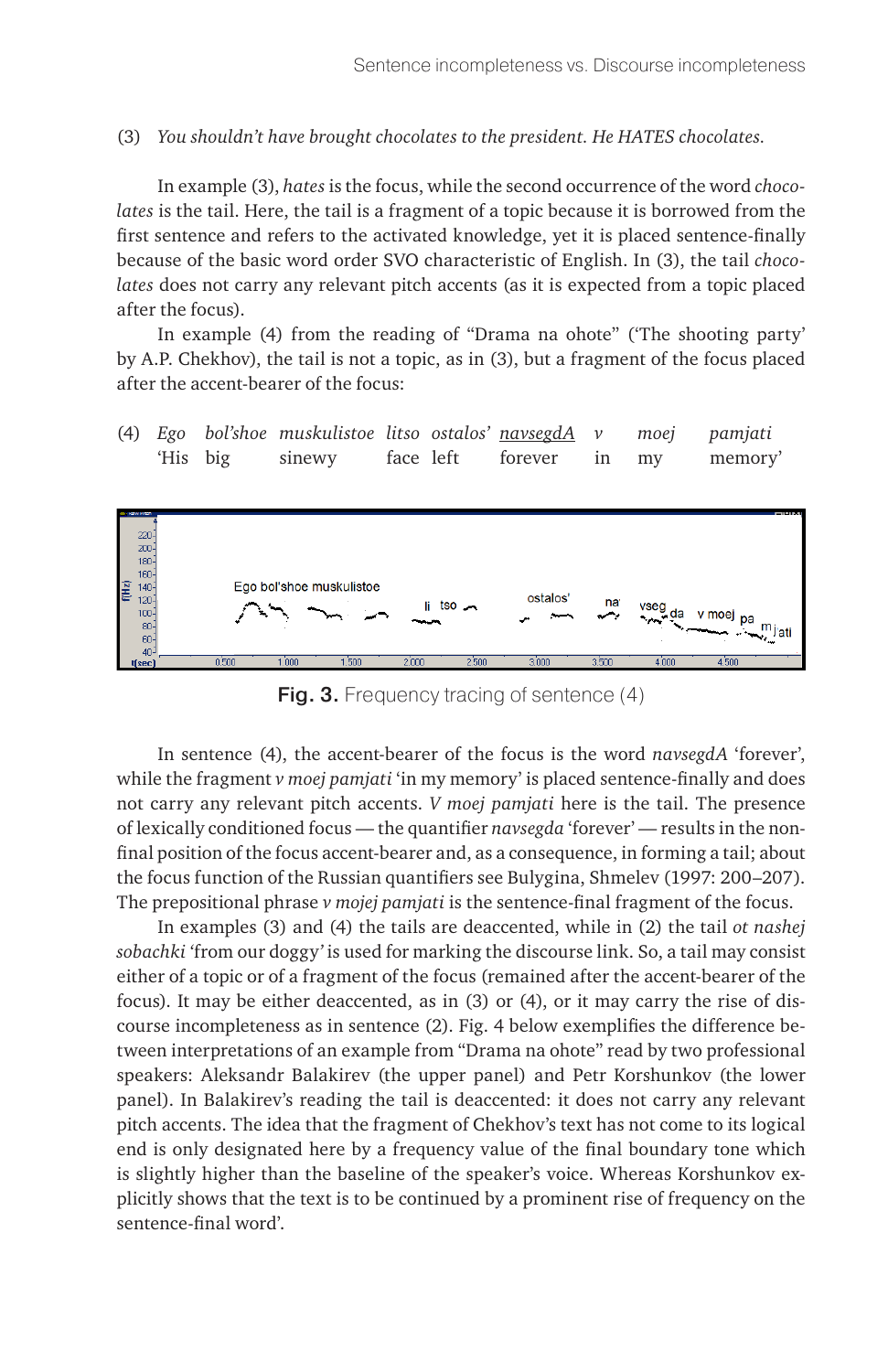(5) *MAlo ja smyslju v muzhskoj krasotE* Little I understand in men's attractiveness 'I know so little about men's attractiveness'



Fig. 4. Contrastive frequency tracings of sentence (5) read by two different readers

In both readings, the sentence begins with a high fall on the focal word *malo* 'little'. *Malo* is the accent-bearer of the focus in sentence (5).The fragment *ja smyslju v muzhskoj krasote* 'I know about men's attractiveness' is, therefore, the tail. Balakirev does not use the tail to designate incompleteness, while Korshunkov prefers to demonstrate explicitely that the current event of narration is not logically final. The focus structure of sentence (5) strongly depends on the semantics of the "focal word" *malo* 'little'; about the communicative functions of the Russian words of low quantity see Bulygina, Shmelev (1997: 205), about French *peu* see Ducrot (1973).

The reading strategy with fewer rises of discourse incompleteness — either placed in the tails of sentences or appearing as topics — is a characteristic parameter of professional readers' performance whose academic reading suggests that the listener makes a mental pause after each step of narration by using a "full stop" in order to reflect on the text. While in spontaneous speech or in its artistic imitating, the speaker — being afraid of losing the listener's attention — demonstrates by using "comma" strategies at every non-final step of narration that the discourse is not over. In this respect, in Balakirev's reading — as it is demonstrated by sentence (5) — and by other examples of his reading of "Drama na ohote", a measured style of reading with regular pauses and full stops dominates as if the speaker does not care much about whether the hearer is listening to the story or not.

A striking example of expressing a discourse link in the tail is sentence (6) from the corpus "Stories about gifts and skiing".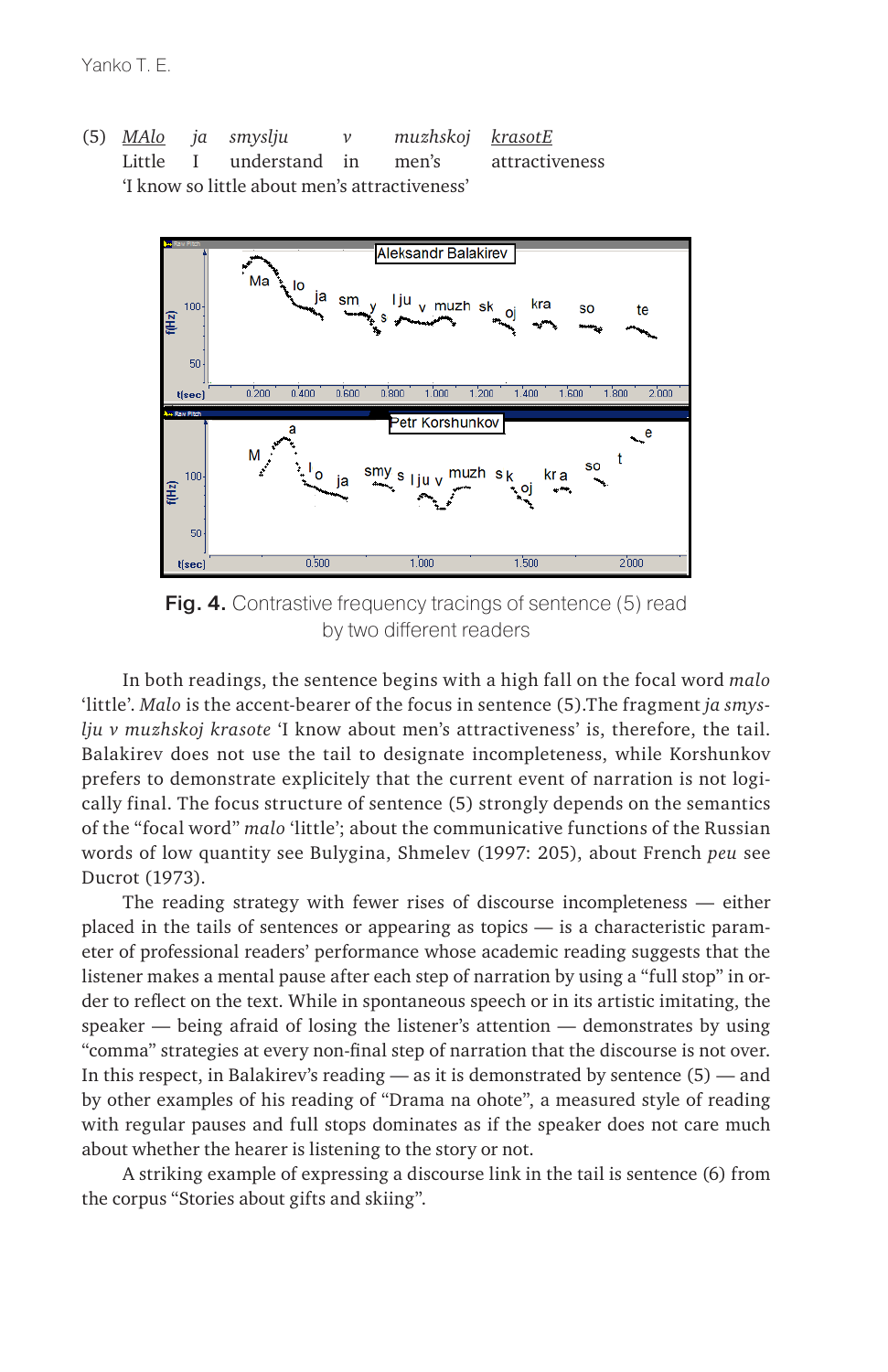



**Fig. 5.** Frequency tracing of sentence (6)

Sentence (6) is very short and has a syntactic structure of a simple sentence, nevertheless the two topics, the focus, and the discourse incompleteness have separate prosodic markers here. The verb *pokatAlsja* 'skied' (which carries a prominent rise on the stressed syllable) is the initial topic, the pronoun *on* 'he' is the second topic, the adverbial *ne Ochen'* 'not very' is the accent-bearer of the focus. It carries a specific accent of an emphatic focus. The emphatic prosody correlates here with the semantics of the word *ochen'* 'very'; about the prosody of emphasis see Yanko (2008: 83). The sentence-final *udAchno* 'successfully' is, thus, placed after the accent-bearer of the focus. It is, therefore, a tail, and it carries a specific type of a rise placed on the post-tonic syllable of the accent-bearer, while the tonic syllable carries a low level tone.

A discourse link placed in the tail can, in its turn, have its own tail. Consider example (7) from "Night dreams stories".

(7) *<Nas vseh razognali, skazali> nel'zjA gribY rvat'.*<sup>7</sup> us.ACC all.ACC drove away told.they forbidden mushrooms.ACC to pluck 'We all were driven away; they told us that picking mushrooms was forbidden'



**Fig. 6.** Frequency tracing of sentence (7)

<sup>7</sup> The angle brackets designate the required context.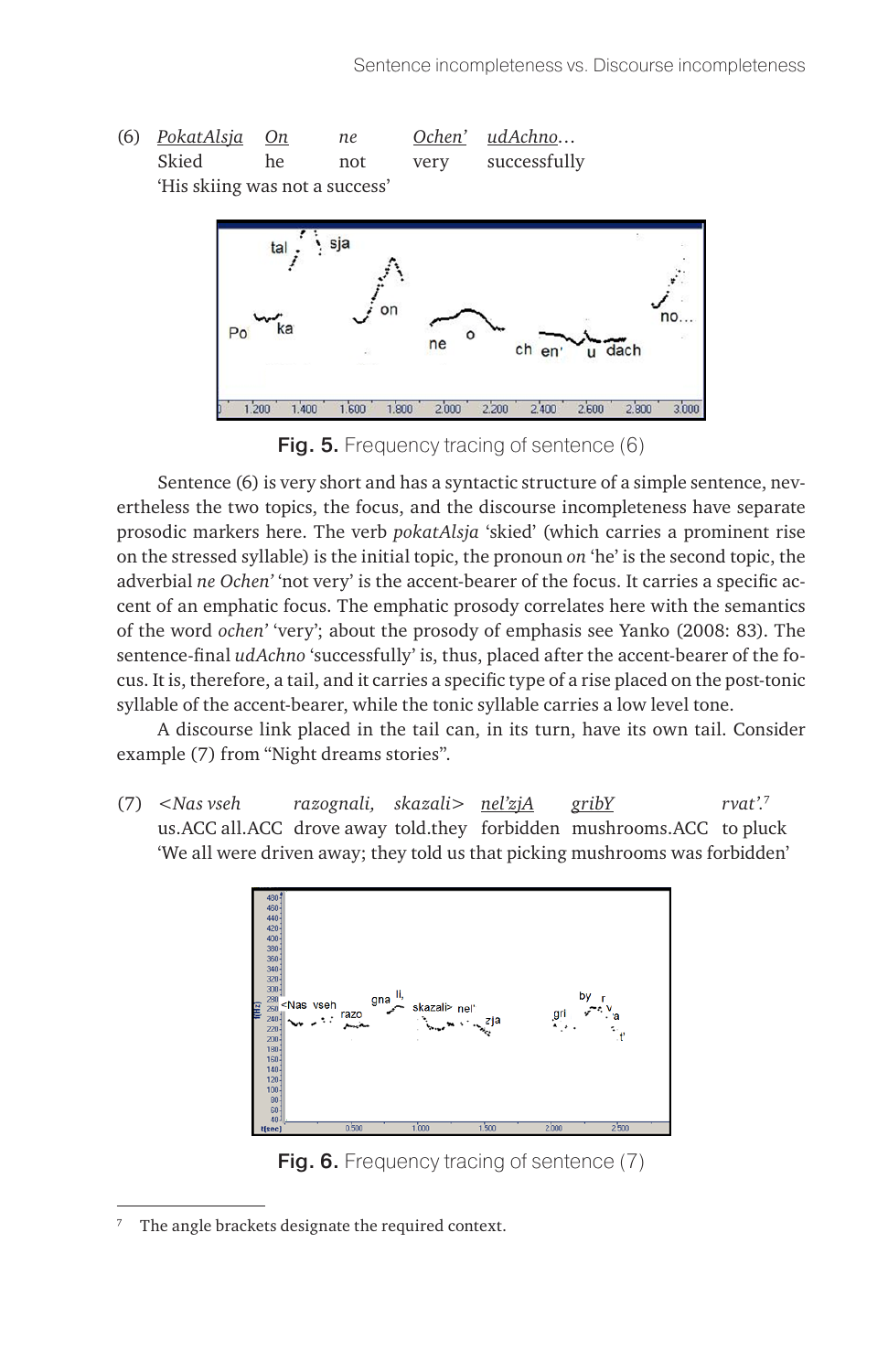Here, the fall of frequency on the tonic syllable of the word *nel'zjA* 'forbidden' marks the focus of the sentence. The infinitive phrase *gribY rvat'* 'to pick mushrooms' is, therefore, a tail. As a tail it is employed for designating a discourse link: the frequency tracing displays the rise on the accent-bearer of the discourse link the word *griby* 'mushrooms'8. The sentence final infinitive *rvat'* 'to pluck, to pick' is, therefore, an atonic tail within the enclosing tail *griby rvat'* 'mushrooms to pick'*.*

### **3. A sentence-final finite verb as a marker of discourse linkage**

In examples above the sources of the tails were either the sentence-final position of the activated entities (as in example (2)), or the non-final position of the focal words *navsegda* 'forever' (example (4)), *malo* 'little, few' (example (5)), and *nel'zja* 'forbidden' (example (7)), or the presence of the emphatic word *ochen*' 'very' (example (6)). There could be found other sources of tails, i.e. the conditions in which the focal pitch accent occupies the non-final position. For more comprehensive list of these contexts see Yanko (in press). The common parameters of the sentences viewed above are: 1) the sentences have sufficient segmental material of the tails to designate discourse linkage irrespective of designating the topic and the focus; 2) the finite verb which has arguments preserves its basic non-final position in a sentence. In this section, the cues for discourse incompleteness are analyzed which require the argument shift and, therefore, change the basic Russian word order.

The Russian spontaneous speech developed a specific strategy of separate marking the discourse linkage by a rise of frequency placed on the sentence-final finite verb. The sentence-final verb in this case serves as a tail to carry a discourse link. Its final position is attained by shifting the argument to the left in front of the finite verb. The basic word order SVO is, therefore, substituted for SOV (or OSV). This change is accounted for by the fact that a verb with two (or more) non-activated arguments generally has one of its arguments as the accent-bearer of the focus. The verb itself, therefore, does not carry any pitch accents relevant for designating the focus of a sentence. As a consequence, the verb is a component of a sentence the most free (statistically) of fulfilling the function of the focus accent-bearer. Being shifted to the left the focus accent-bearer paves the way for the verb to serve as a tail. Consider example (8) from "Night dreams stories" where the sentence-final verb is used for discourse linkage.

- (8) *Ja iz kOmnaty vyhozhU, <kogda vhozhu ona uzhe napolovinu pustaja>*
	- I from room leave.PRES1SG when enter.PRES1SG it already half-empty

'I leave the room, when I come back it (a bottle of wine) is already half-empty'

I do not focus here on various types of continuation rises in spoken Russian. The complete inventory is described in detail in Yanko (2008: 128-163).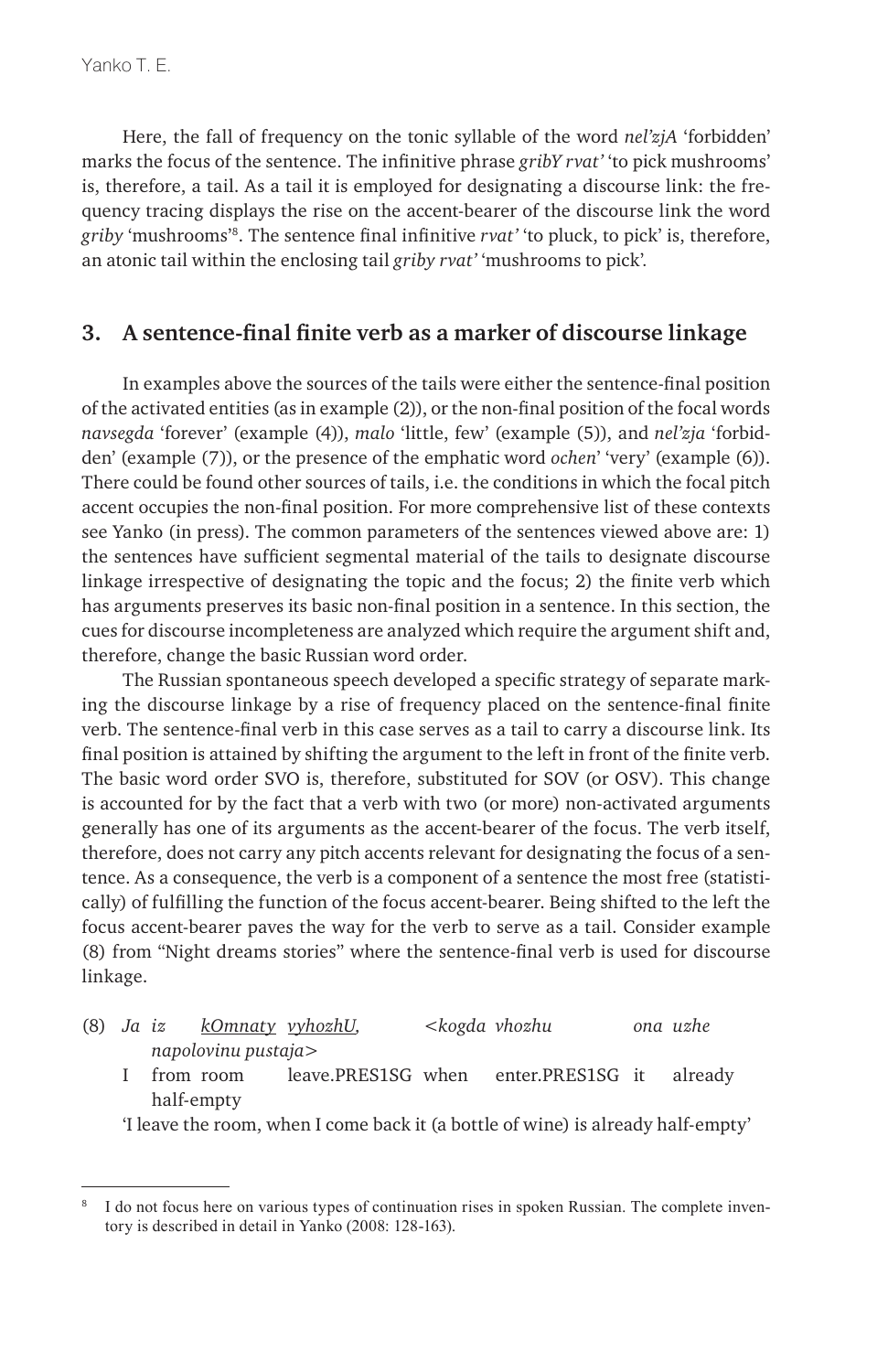

Fig. 7. Frequency tracing of sentence (8)

In sentence (8) the focus accent-bearer *iz komnaty* 'from the room' carries a fall, while the sentence-final verb *vyhozhU* 'I am leaving' carries a prominent rise of discourse incompleteness. The word order in sentence (8) is, therefore, SOV. The basic word order SVO for the syntactic structure of sentence (8) is displayed by sentence (8.1):

|                         | $(8.1)$ Ja vyhozhu iz |  | kOmnaty |  |  |
|-------------------------|-----------------------|--|---------|--|--|
|                         | I leave from room     |  |         |  |  |
| 'I am leaving the room' |                       |  |         |  |  |

Designating incompleteness by a rise on the sentence-final finite verb requires, therefore, a word order transformation. In spontaneous speech this strategy is highly frequent. Consider one more example (9) from the same corpus.

(9) *Kogda obrAtno uzhe bezhAli*… When back already ran 'When we were already running back…'



**Fig. 8.** Frequency tracing of sentence (9)

In sentence (9), the focus accent-bearer the word *obrAtno* 'back' carries a fall on the tonic syllable followed by a subsequent fall on the post-tonic syllable, while the sentence-final verb *bezhAli* 'were running' carries a prominent rise on the tonic syllable followed by a fall on the post-tonic. The basic word order for sentence (9) is represented by sentence (9.1):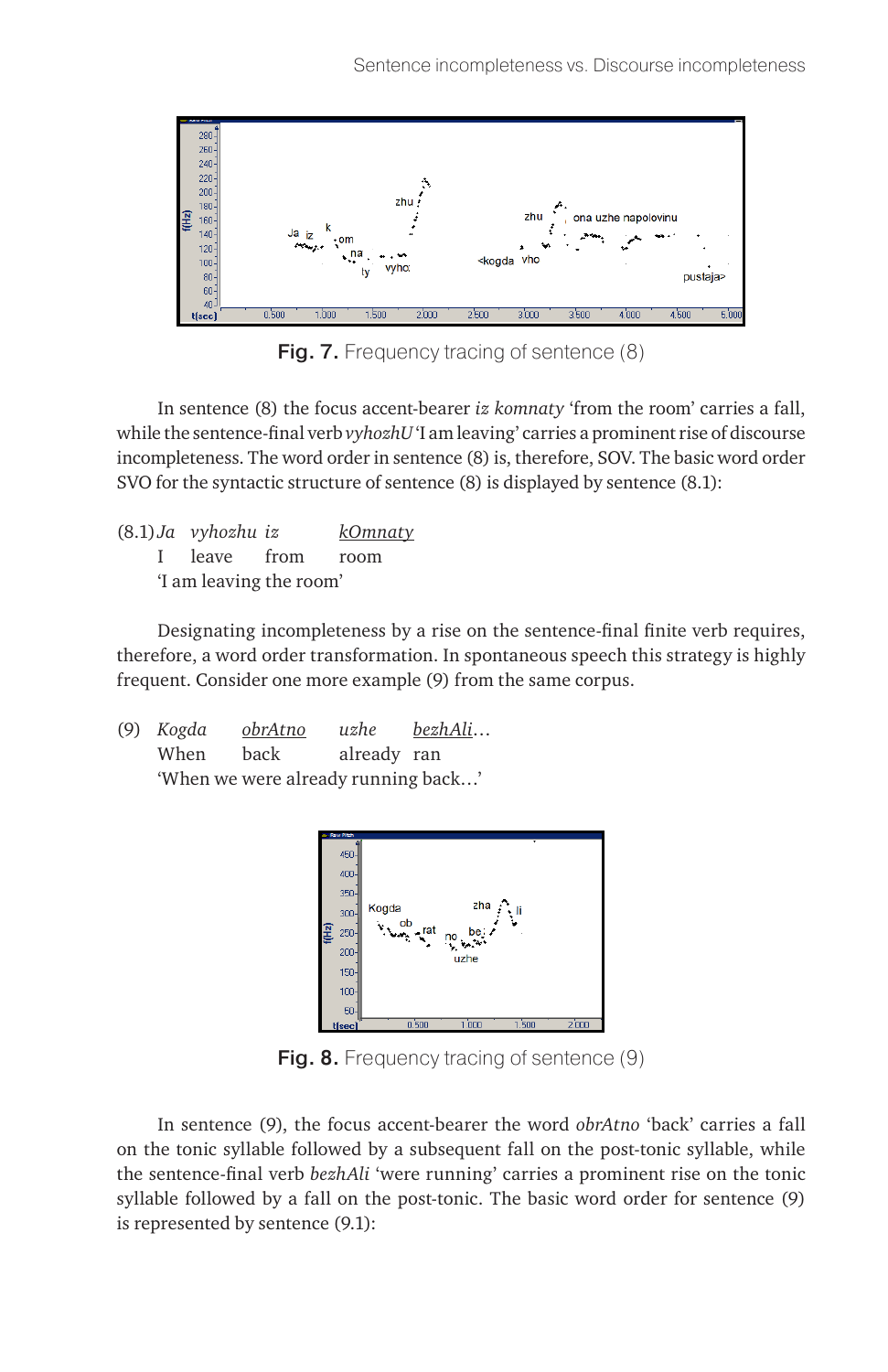Yanko T. F.

(9.1) *Kogda uzhe bezhali obrAtno* … when already ran back 'When we were already running back…'

The sentence-final position of a finite verb which carries a specific rise of frequency to designate the discourse linkage can only be interpreted as a result of a transformation because a verb with arguments even in Russian (with its unlimited scrambling) generally is not placed sentence-finally. I assume that this transformation is a specific mechanism of discourse linkage elaborated by the Russian spontaneous speech. In more formal styles of communication it is not employed.

**\*\*\***

The prosodic cues for discourse incompleteness may be either identical with the prosodic means expressing the topic or independent of marking the communicative constituents of a sentence: the topic or the focus. The autonomous prosodic marking of discourse linkage becomes possible in the context of tails. Generating a tail is conditioned by the basic topic-focus structure of a sentence, activation of entities within a sentence, contrast, emphasis, and verification expressed either by lexemes or by prosody, or both. In Russian, a tail can also result from a specific word order transformation with the focus of a sentence being shifted to the left in front of the finite verb. The sentence-final verb, therefore, transforms into the tail to be specifically used as a bearer of discourse incompleteness pitch accent.